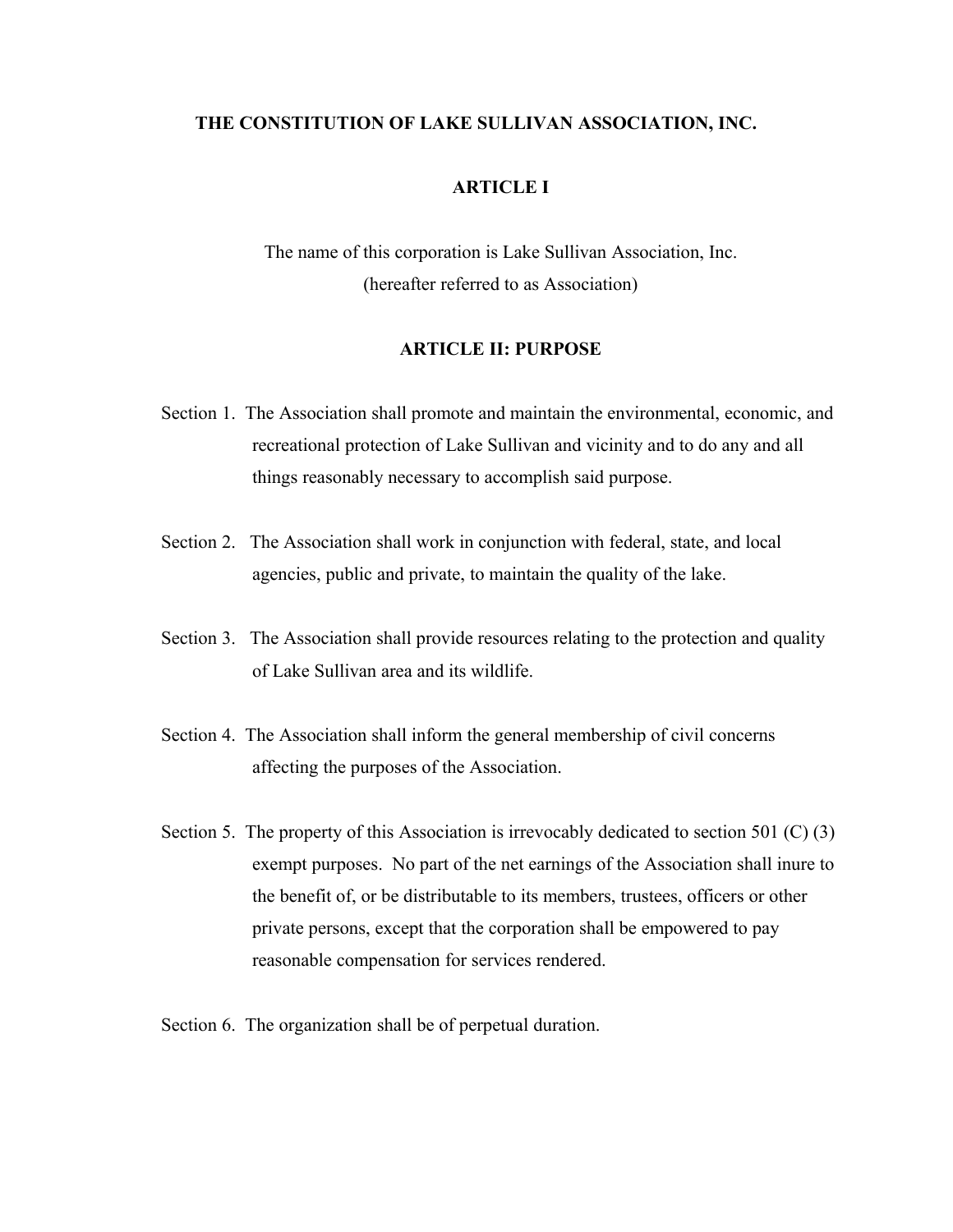### **Article III: MEMBERSHIP**

- Section 1. Membership shall be open to all interested persons who share a concern for the purpose of the Association.
- Section 2. The personal liability of members for corporate obligations shall be limited to the amount of the membership fee as established in the bylaws of this corporation.
- Section 3. This corporation shall have no capital stock, but in lieu thereof, shall obtain the necessary operating capital through membership fees and assessments as established in the bylaws. The Board of Directors shall have the authority to accept or reject applications for membership.

# **ARTICLE IV: OFFICERS**

- Section 1. The officers of the Association shall be the President, Vice President, and Secretary/Treasurer.
- Section 2. Duties of the officers are:
	- A. The President shall preside at all annual and special meetings of the Association and shall represent the Association at all official functions. The President of the Association is also the CEO of the gambling operation.
	- B. The Vice President shall, in the absence of the President, fulfill the duties of the President. Further, the Vice President shall fulfill other duties as designated by the President.
	- C. The Secretary shall record and maintain minutes of all annual, board, and special meetings and shall manage all routine correspondence of the Association.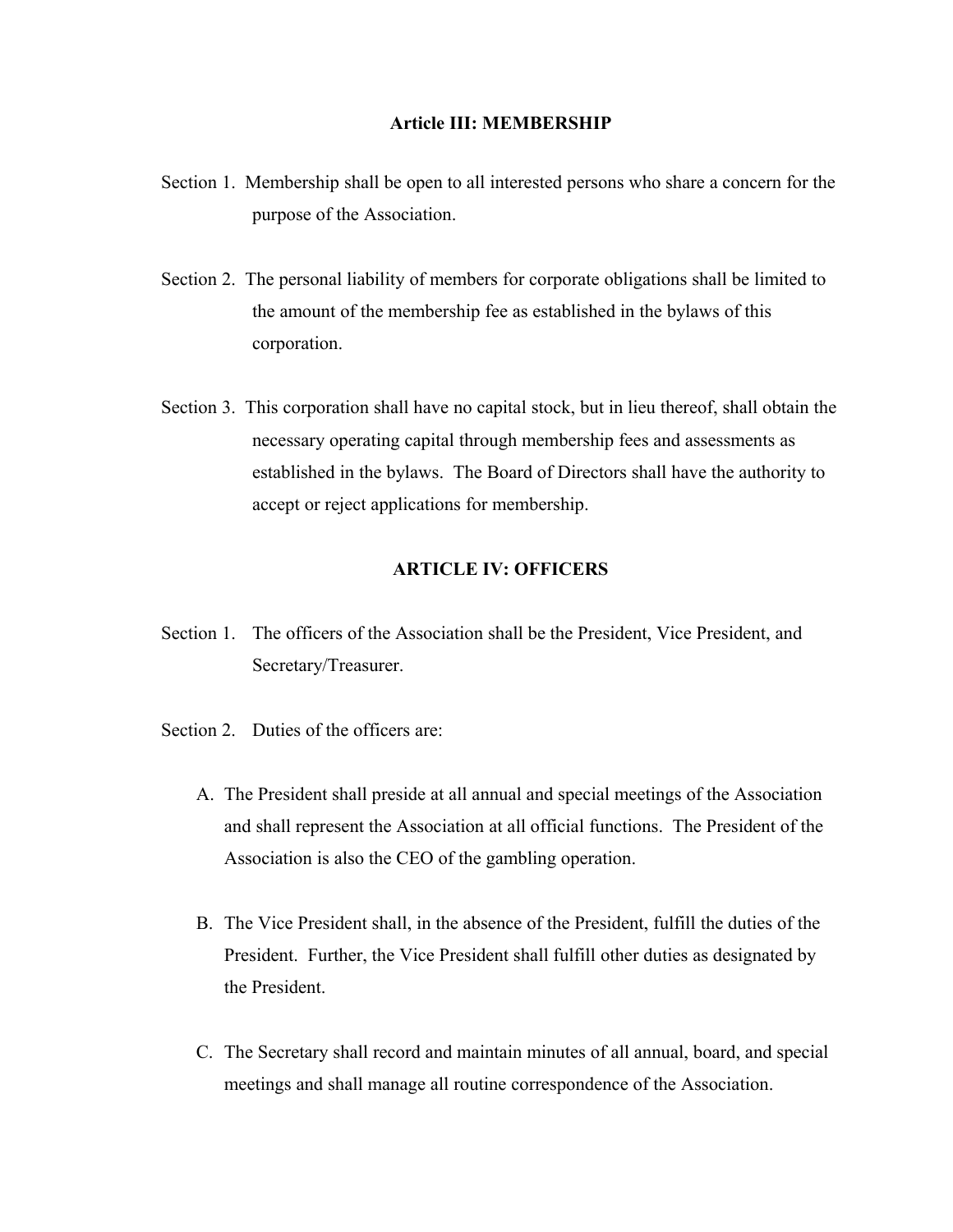D. The Treasurer shall record all revenues and expenditures as authorized, and present, to the Association, a yearly report of income and expenditures no later than March 31st each year.

The salaries of the officers will be reviewed when deemed appropriate and voted on at the Spring or Fall Meeting. The monthly salaries are not to exceed: President \$250.00, Vice President \$100.00 and Secretary/Treasurer \$350.00 (Amended June 3, 2017)

Section 3. Election of Officers.

- A. Officers shall be elected by a simple majority of official ballots cast by members at the fall meeting of the Association. Proxy votes will not be accepted. The term of office shall be for 2 years and thereafter until their qualified successors are duly elected.
- B. The Executive Board shall fill a vacant office by appointing a member to serve until the next the next scheduled election of officers, which takes place at the Fall Meeting.

# **ARTICLE V: EXECUTIVE BOARD**

- Section 1. The Executive Board shall consist of the three- (3) officers of the Association and the preceding President who shall act as Chairman or another past President if the preceding President is unable to serve. The Executive Board shall guide the activities of the Association, protect its' interests and recommend improvements.
- Section 2. If the position of Chairman of the Executive Board is vacant, the three- (3) officers of the Association shall appoint a member to serve as Chairman.
- Section 3. For meetings of the Executive Board, three members including the Chairman shall constitute a quorum.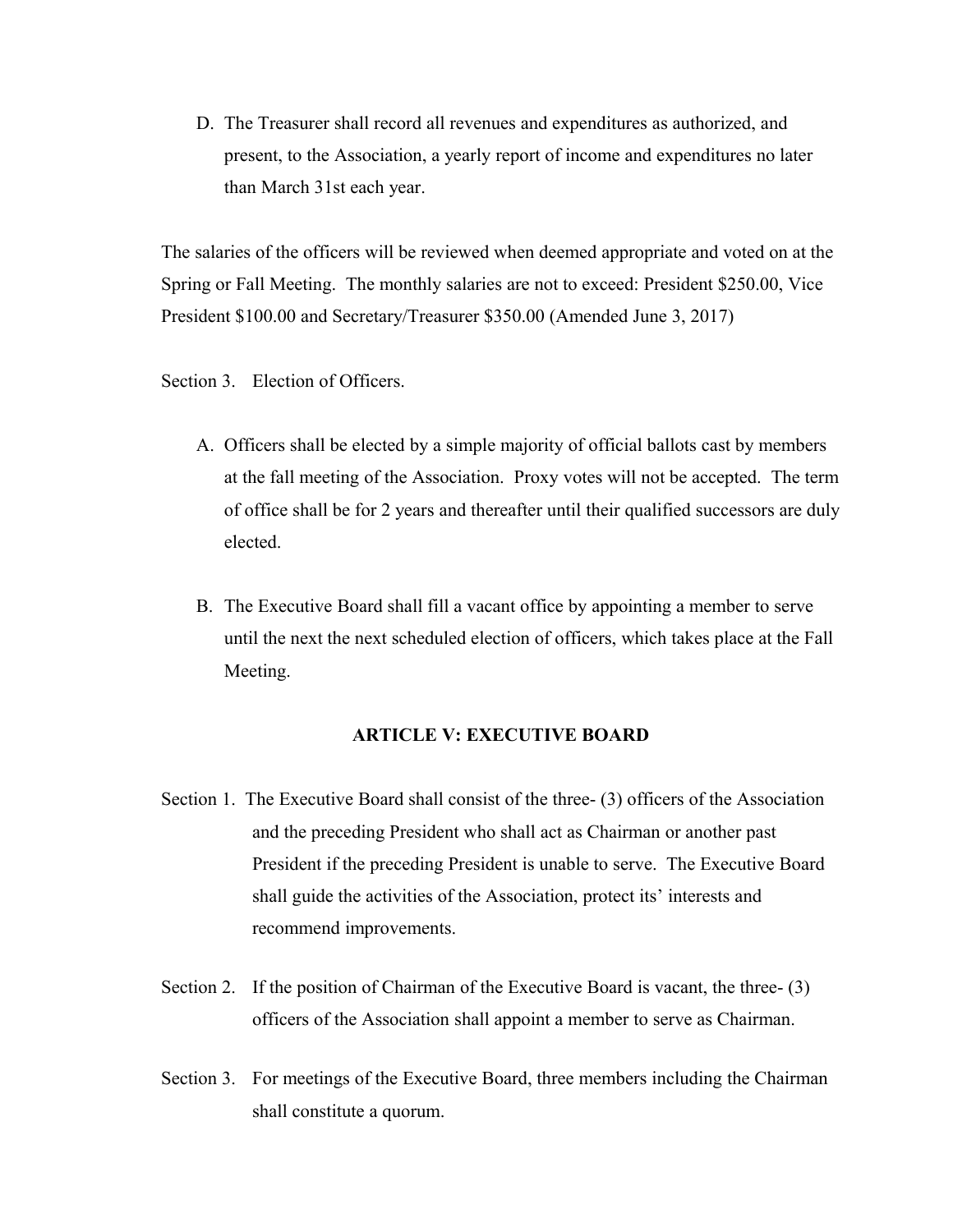Section 4. The Executive Board shall meet as required by the President or Board Chairman.

#### **ARTICLE VI: MEETINGS**

- Section 1. The annual meetings of the Association shall be held in the spring and fall at the place selected by the President. Other meetings of the Association may be determined as to time and place at a regular meeting or by the Executive Board.
- Section 2. Special meetings of the Association may be called by the President, the Executive Board or by the written request of at least twenty-five (25) members. Adequate notice shall be provided to all members at least fourteen (14) days before such meeting.
- Section 3. At all meetings, those members present shall constitute a quorum.
- Section 4. All officers, except the President, may vote on any question. In the case of a tie, the question will be reconsidered for discussion, and the final vote, including the President's will be taken by secret ballot.

### **ARTICLE VII: FISCAL YEAR**

Section 1. The fiscal year shall begin on January  $1<sup>st</sup>$  and shall end on December  $31<sup>st</sup>$  for each year.

# **ARTICLE VIII: ADDRESS**

Section 1. The location and post office address of Lake Sullivan Association, Inc. registered in this state is Box 16, Hillman, Minnesota 56338.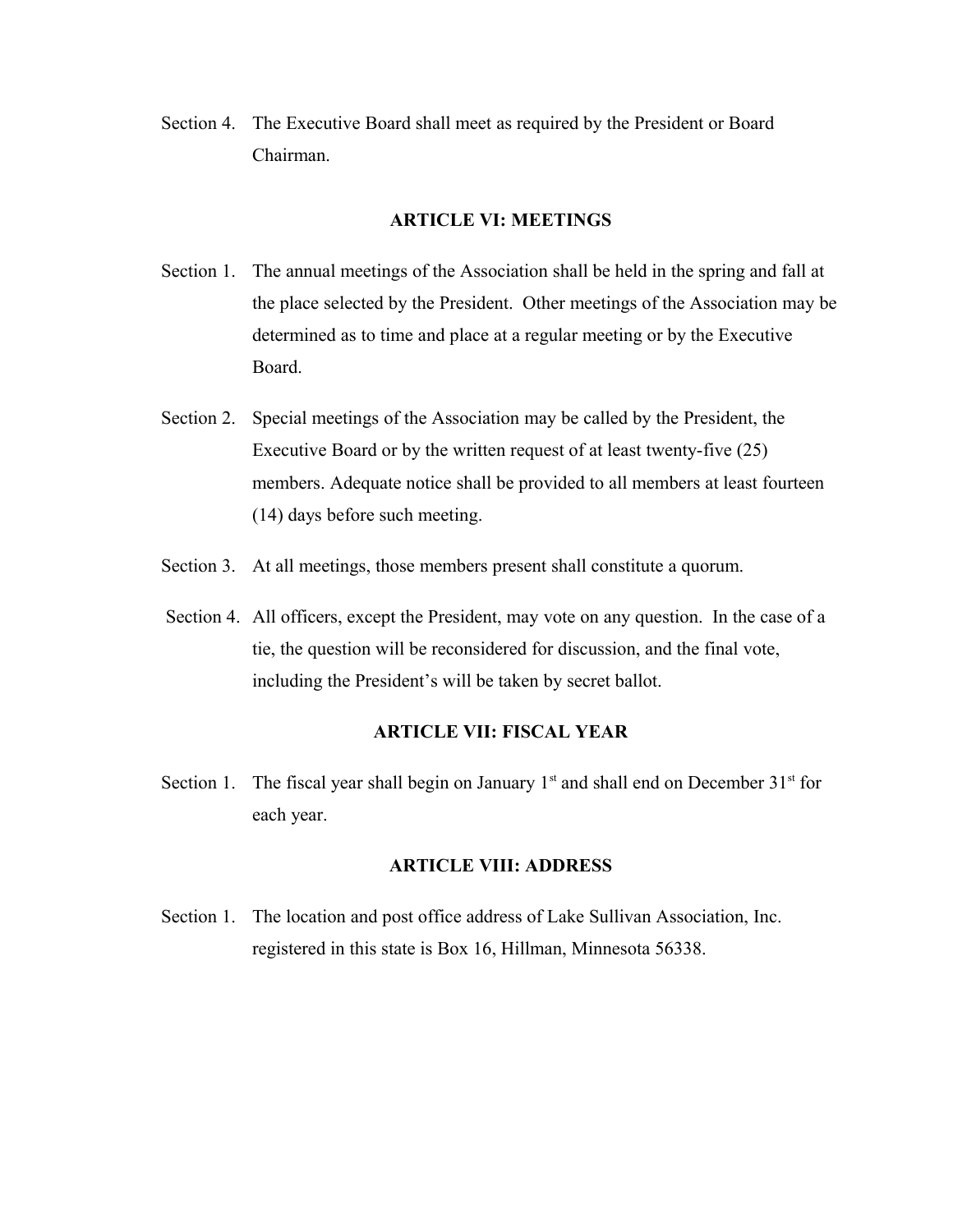# **ARTICLE IX: VOTING**

Section 1. Each person's paid membership is entitled to one (1) vote.

Section 2. At the annual meetings, voted issues shall be determined by paid membership cards. Proxy votes will not be accepted.

# **ARTILE X**

When necessary, Robert's Rules of Order will be consulted for recommended procedures for Association and Executive Board meetings.

# **AMENDMENTS**

Article IV, Section 2:

The salaries of the officers will be reviewed when deemed appropriate and voted on at the Spring or Fall Meeting. The monthly salaries are not to exceed: President \$250.00, Vice President \$100.00 and Secretary/Treasurer \$200.00 \$350.00

This section was amended by a majority of members present at the Spring Meeting, June 3, 2017.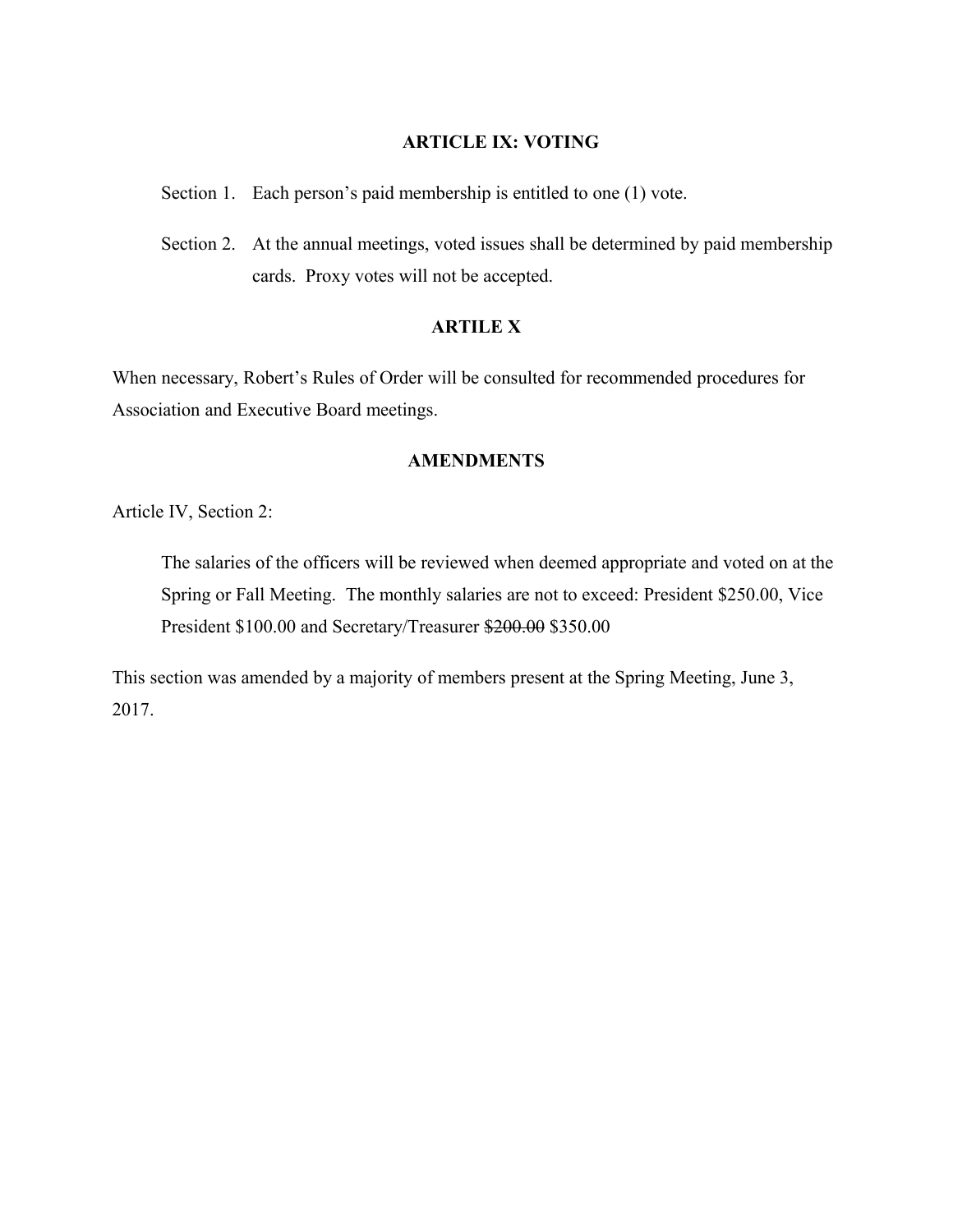#### **THE BY-LAWS OF LAKE SULLIVAN ASSOCIATION, INC.**

#### **ARTICLE I: DUES FEES AND ASSESSMENTS**

- Section 1. Annual individual membership dues shall be \$35.00 unless amended herein. With each paid membership, one and only one additional membership may be obtained for \$1.00. Each of these memberships will be limited to one vote. Proxy votes will not be accepted. Dues shall be paid beginning at the Spring meeting to maintain the member in good standing with the Association.
- Section 2. Fees for special services provided by the Association for its members shall be set by the Executive Board and shall be payable in advance of receiving such services. Section 3. Any proposed assessment must be announced and discussed at a regular meeting of the Association. The proposed assessments shall be voted on at the next regular meeting, and the membership must be so notified in writing.

#### **ARTICLE II: COMMITTEES**

- Section 1. The President shall appoint a Membership Committee Chairman and other members to serve on this committee. The ultimate purpose of this committee is to encourage all Lake Sullivan property owners to become members of the Association.
- Section 2. The President may appoint other committees, e.g. water quality, conservation, boat parade etc., as may be required in the interest of furthering the purpose of the Association.

#### **ARTICLE III: EXPENDITURE AUTHORITY**

- Section 1. The President and the Secretary/Treasurer shall have the power to authorize expenditures not exceeding two hundred fifty dollars (\$250.00). Section 2. The Executive Board shall have the power to authorize expenditures not in excess of two thousand dollars (\$2,000.00).
- Section 3. Expenditures in excess of two thousand dollars (\$2,000.00) per occurrence must be authorized by a majority of the voting membership at a regular meeting of the Association.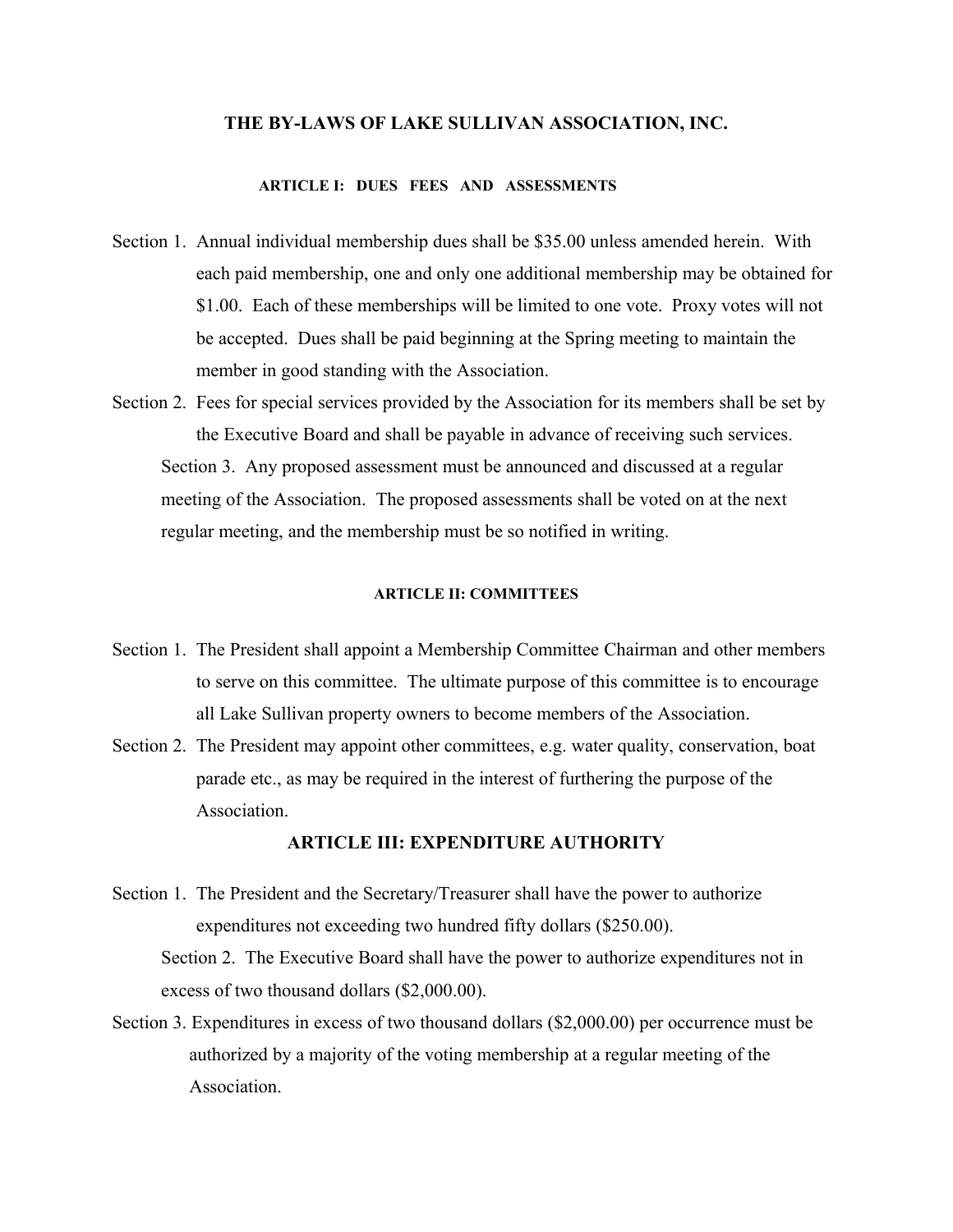#### **ARTICLE IV: CHARITABLE GAMBLING**

Section 1. Lake Sullivan Association, Inc. has applied for and has been granted a lawful charitable gambling license (License  $\#$  03118) by the State of Minnesota. The Minnesota State Gambling Control Board (MGCB) and Minnesota state law control the operational and reporting issues.

Section 2. The President of the Association is the Chief Executive Officer (CEO) of the gambling operation.

Section 3. The MGCB requires monthly membership meetings to control the conduct of the gambling operation. The President schedules the meetings in accordance with the provisions of Article VI of the Constitution.

- **Section 4. The employees of the gambling operation carry out their assignments and receive their remuneration separately and apart from any Association involvement.**
- Section 5. Although Association officers and its members may participate in both groups, their activities and work assignments are independent and do not overlap.
- Section 6. The Gambling Manager cannot be an officer of the Association.

# **ARTICLE V: AMENDMENTS**

The bylaws of the Association may be amended at any meeting of the association provided that written notice is given to the general membership at least fifteen (15) days in advance of the meeting at which the action is to be taken.

# **Amendments and Dates**

- A. The membership dues were raised from **\$10.00** per voting member to **\$15.00** per voting member at the monthly meeting on May 10, 2002.
- B. The membership dues were raised from \$15.00 to \$25.00 and each membership is limited to 2 votes at the monthly meeting on April 8, 2006.
- C. Article I, Section 1 of the Bi-Laws was amended April 8, 2006 by majority vote at a regular scheduled meeting pursuant to the requirements of Article V of these Bi-Laws. The amendment is appended here.
- D. The base LSA membership dues be set at \$35.00 by majority vote at a regular scheduled meeting on December 13, 2014 pursuant to the April 8, 2007 Amendment of these By Laws.